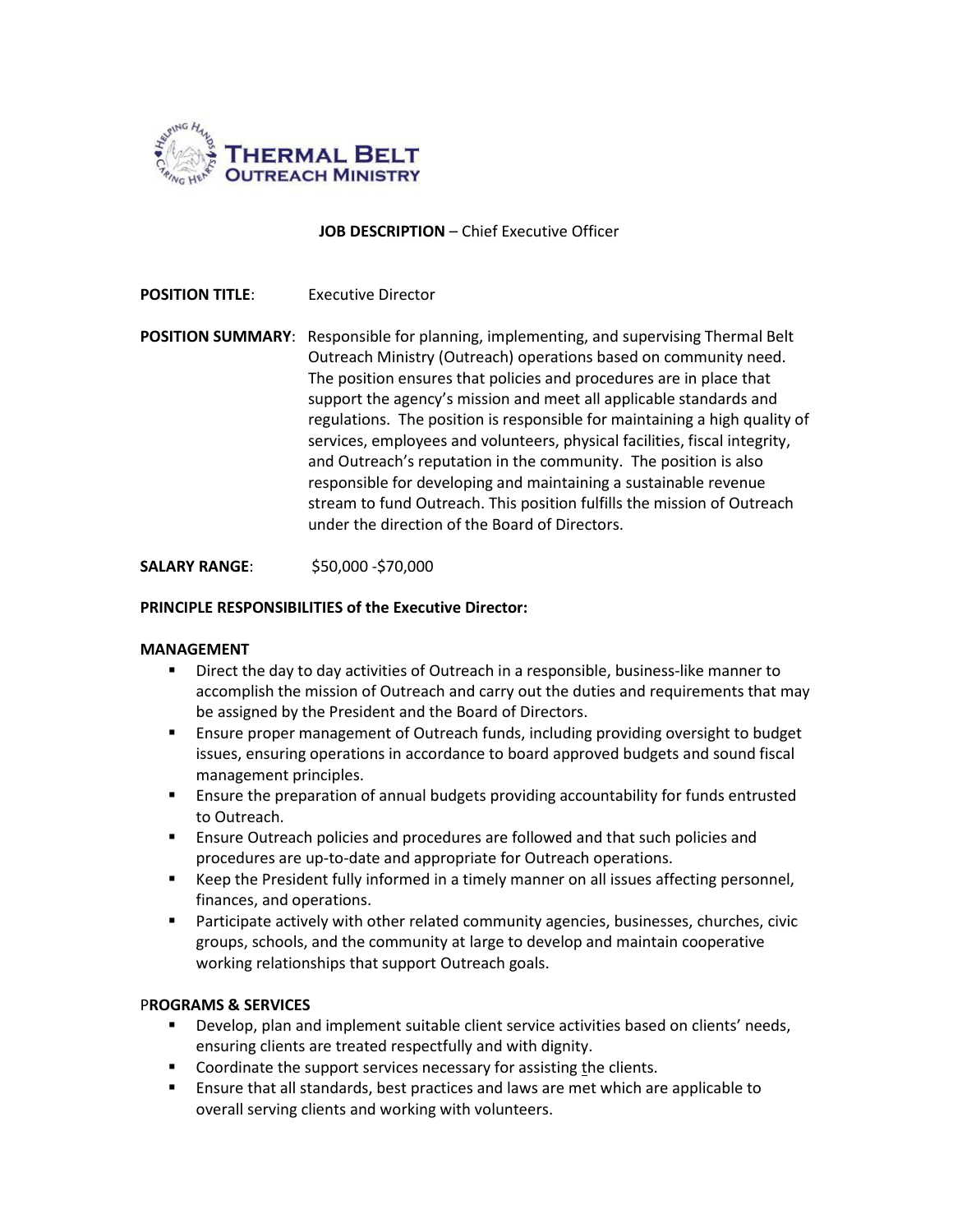- Initiate and direct the development and implementation of policies and procedures.
- **Ensure a safe environment on Outreach property for clients, volunteers and staff and for** the implementation of safe practices throughout the facilities and all outside Outreach sponsored activities.
- **Ensure effective development and implementation of screening and evaluation** procedures for the programs, clients, volunteers and employees.
- Maintain effective relationships with other agencies in the region that provide services to individuals in need, including but not limited to: Manna, DSS, Polk County schools, etc.

# **STAFF RELATIONS**

- **Supervise employee performance including hiring, dismissals, and evaluations.**
- Recruit both professional and non-professional staff; facilitate their orientation and any necessary in-service training, including full understanding of their job requirements.
- Ensure written job descriptions exist for all employees and volunteers.
- Develop and manage a sound wage and benefits structure in accordance with applicable laws, best practices for non-profits and available financial resources.
- **Provide annual performance evaluation for all employees.**
- Keep staff and volunteers informed in a timely manner on Outreach activities, plans, policies and procedures as well as situations that may impact the normal operation of Outreach.

## **BOARD RELATIONS**

- **EXP** Carry out policies and procedures as established by the Board of Directors.
- **Report, interpret situations, and make recommendations to the Board of Directors** concerning all aspects of Outreach operations.
- **Prepare, with the President of the Board, the agenda for regular board meetings.**
- Attend Board meetings and Board committee meetings, unless otherwise directed by the Executive Committee or Board of Directors.
- **Provide information in a timely manner to the Board regarding status of contributions,** expenditures and pending purchases.
- Report regularly to the Board about progress toward organizational objectives, financial status of the organization, and other issues of concern to the Board.

# **COMMUNITY RELATIONS, EDUCATION, MARKETING, & FUNDRAISING**

- Develop and implement strategies that will achieve necessary funding for Outreach to accomplish its mission for the needy in Polk County, including:
	- $\circ$  Maintenance of donor and community confidence and support for Outreach.
	- $\circ$  Coordination of ongoing activities to update the donor database in a timely and accurate manner.
	- o Development and implementation of strategies to identify and reach potential donors.
	- o Preparation of grant applications for foundations and other funding sources.
- Develop and implement communication strategies for the organization and the needs of its clients to the public.
- Maintain effective ongoing relationships with Polk County's opinion leaders, news media and churches.